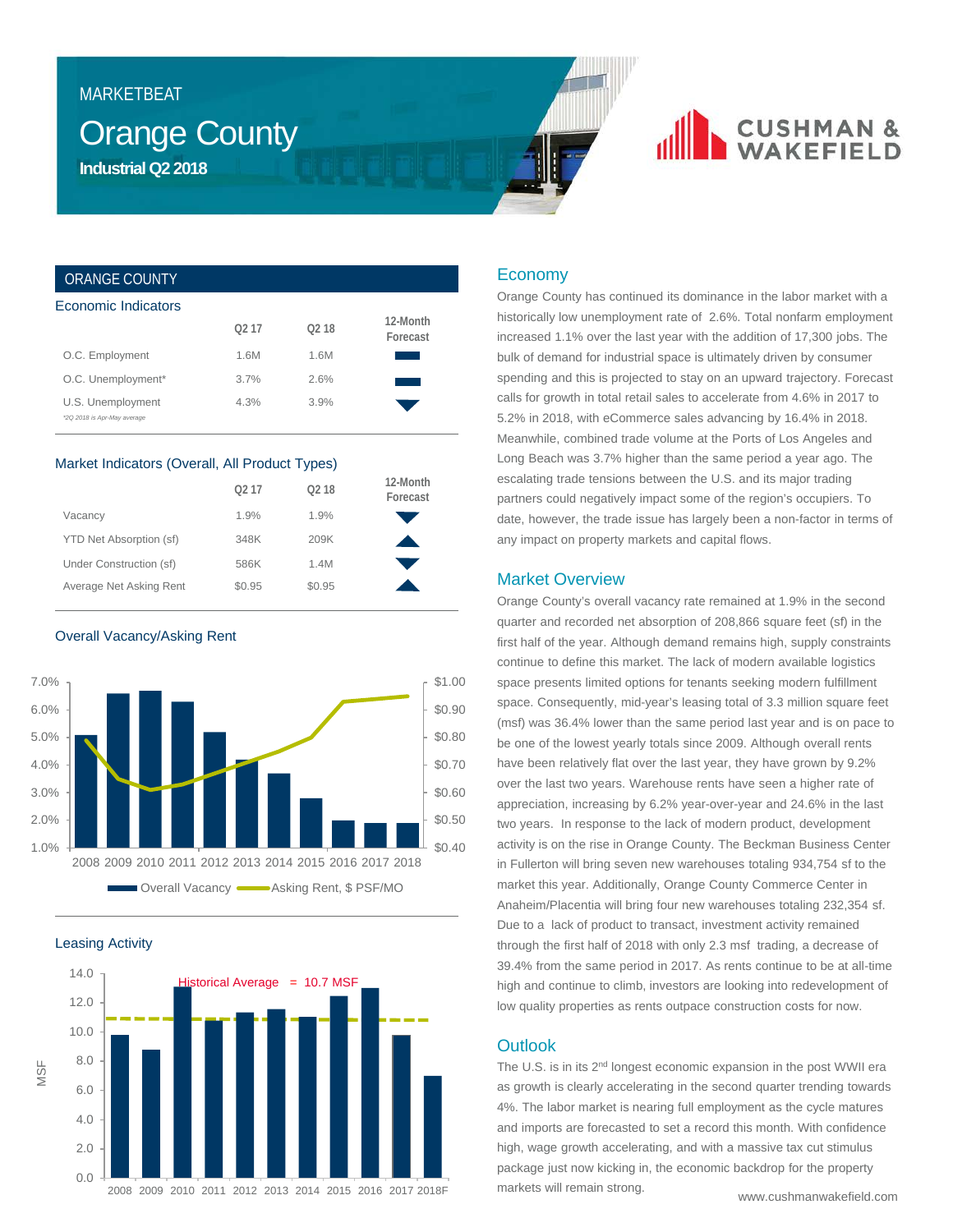## MARKETBEAT

## **Orange County**

**Industrial Q2 2018**

# **IN CUSHMAN &**

| <b>SUBMARKET</b>              | <b>TOTAL</b><br><b>BLDGS</b> | <b>INVENTORY</b><br>(SF) | **YTD<br><b>LEASING</b><br><b>ACTIVITY</b><br>(SF) | <b>YTD USER</b><br><b>SALES</b><br><b>ACTIVITY</b><br>(SF) | OVERALL<br><b>VACANCY</b><br><b>RATE</b><br>$(\%)$ | YTD NET OVERALL UNDER<br><b>ABSORPTION</b><br>(SF) | <b>CNSTR</b><br>(SF) | <b>YTD</b><br><b>CONSTRUCTION</b><br><b>COMPLETIONS</b><br>(SF) | AVG.<br>(MF) | OVERALL OVERALL<br>AVG.<br>NET RENT NET RENT<br>(OS) | OVERALL<br><b>WEIGHTED WEIGHTED WEIGHTED</b><br>AVG.<br>NET RENT<br>(W/D) |
|-------------------------------|------------------------------|--------------------------|----------------------------------------------------|------------------------------------------------------------|----------------------------------------------------|----------------------------------------------------|----------------------|-----------------------------------------------------------------|--------------|------------------------------------------------------|---------------------------------------------------------------------------|
| Irvine Spectrum               | 514                          | 17,877,004               | 283,138                                            | $\mathbf{0}$                                               | 3.0%                                               | $-9,014$                                           | $\mathbf{0}$         | $\overline{0}$                                                  | \$1.26       | \$1.45                                               | \$0.80                                                                    |
| Lake Forest/R.S.M./F. Ranch   | 469                          | 12,182,491               | 325,997                                            | $\mathbf{0}$                                               | 2.9%                                               | $-50,954$                                          | $\mathbf 0$          | $\mathbf 0$                                                     | \$0.91       | \$1.15                                               | \$1.25                                                                    |
| Laguna Hills/Aliso Viejo      | 127                          | 3,810,210                | 23,989                                             | 20,000                                                     | 0.1%                                               | 27,166                                             | $\mathbf 0$          | $\mathbf 0$                                                     | \$1.16       | N/A                                                  | N/A                                                                       |
| Laguna Niguel/Laguna<br>Beach | 28                           | 620,370                  | $\mathbb O$                                        | $\mathbf 0$                                                | 1.1%                                               | $-4,942$                                           | $\mathbf{0}$         | $\mathbf 0$                                                     | N/A          | N/A                                                  | \$1.20                                                                    |
| Mission Viejo                 | 45                           | 1,425,392                | 22,138                                             | $\mathbf 0$                                                | 0.5%                                               | 4,733                                              | $\mathbf 0$          | $\mathbf 0$                                                     | \$1.50       | N/A                                                  | N/A                                                                       |
| S.J. Capo/S.Clemente/D.P.     | 141                          | 3,956,534                | 9,502                                              | $\mathbf{0}$                                               | 1.7%                                               | $-48,350$                                          | $\mathbf{0}$         | $\mathbf{0}$                                                    | \$1.16       | \$1.10                                               | \$1.11                                                                    |
| <b>South County</b>           | 1,324                        | 39,872,001               | 664,764                                            | 20,000                                                     | 2.4%                                               | $-81,361$                                          | $\bf{0}$             | $\mathbf{0}$                                                    | \$1.01       | \$1.30                                               | \$1.00                                                                    |
| Fountain Valley               | 169                          | 5,080,632                | 51.396                                             | 22,868                                                     | 0.1%                                               | $-3,576$                                           | $\mathbf{0}$         | $\mathbf 0$                                                     | N/A          | N/A                                                  | \$1.69                                                                    |
| Tustin                        | 216                          | 8,991,497                | 84.226                                             | 22,957                                                     | 3.3%                                               | 7,192                                              | $\theta$             | $\overline{0}$                                                  | \$0.95       | \$0.94                                               | N/A                                                                       |
| Santa Ana                     | 1,039                        | 33,599,495               | 210,094                                            | 128,440                                                    | 3.0%                                               | $-7,192$                                           | $\mathbf{0}$         | $\mathbf 0$                                                     | \$0.81       | N/A                                                  | \$0.80                                                                    |
| Costa Mesa                    | 368                          | 11,843,543               | 140,287                                            | 86,731                                                     | 1.6%                                               | $-113,290$                                         | $\mathbf{0}$         | $\mathbf 0$                                                     | \$1.19       | \$1.92                                               | \$1.06                                                                    |
| Newport Beach                 | 48                           | 1,140,564                | $\mathbf 0$                                        | $\mathbf 0$                                                | 0.0%                                               | $\mathbb O$                                        | $\mathbf{0}$         | $\mathbb O$                                                     | N/A          | N/A                                                  | N/A                                                                       |
| Irvine                        | 648                          | 24,278,102               | 249,255                                            | 14,828                                                     | 4.2%                                               | 44,489                                             | $\left( \right)$     | $\mathbf 0$                                                     | \$0.87       | \$1.78                                               | \$0.81                                                                    |
| <b>Greater Airport Area</b>   | 2,489                        | 84,933,833               | 735,258                                            | 275,782                                                    | 3.0%                                               | $-72,377$                                          | $\bf{0}$             | $\mathbf{0}$                                                    | \$0.89       | \$1.23                                               | \$0.81                                                                    |
| Seal Beach                    | 11                           | 906,612                  | $\mathbb O$                                        | $\mathbf 0$                                                | 0.0%                                               | $\mathbb O$                                        | $\mathbf 0$          | $\mathbf 0$                                                     | N/A          | N/A                                                  | N/A                                                                       |
| Westminster                   | 85                           | 2,533,365                | 200,533                                            | $\mathbf 0$                                                | 2.1%                                               | $-53,413$                                          | $\mathbf 0$          | $\mathbb O$                                                     | \$0.91       | N/A                                                  | N/A                                                                       |
| Huntington Beach              | 496                          | 13,506,713               | 81,615                                             | 72,239                                                     | 2.9%                                               | $-1,515$                                           | $\mathbf{0}$         | $\mathbf{0}$                                                    | \$1.03       | \$1.02                                               | \$0.76                                                                    |
| Garden Grove                  | 309                          | 12,098,355               | 231,935                                            | $\overline{0}$                                             | 2.0%                                               | $-66,496$                                          | $\mathbf{0}$         | $\mathbf 0$                                                     | \$1.18       | N/A                                                  | \$0.97                                                                    |
| Los Alamitos/Stanton          | 148                          | 4,075,193                | 14,159                                             | $\mathbb O$                                                | 0.1%                                               | $\mathbf 0$                                        | $\mathbf 0$          | $\mathbf{0}$                                                    | N/A          | \$0.91                                               | N/A                                                                       |
| Cypress                       | 107                          | 6,336,030                | 35,385                                             | $\mathbf 0$                                                | 0.6%                                               | $-8,371$                                           | $\mathbf{0}$         | $\mathbf 0$                                                     | N/A          | \$0.98                                               | N/A                                                                       |
| La Palma                      | 20                           | 1,990,009                | 111,046                                            | $\mathbf 0$                                                | 2.9%                                               | $-57,702$                                          | $\mathbf{0}$         | $\mathbf 0$                                                     | N/A          | N/A                                                  | N/A                                                                       |
| <b>West County</b>            | 1,176                        | 41,446,277               | 674,673                                            | 72,239                                                     | 1.9%                                               | $-187,497$                                         | $\bf{0}$             | $\bf{0}$                                                        | \$0.99       | \$0.98                                               | \$0.83                                                                    |
| Anaheim                       | 1,468                        | 51,374,918               | 718,899                                            | 68,110                                                     | 0.7%                                               | 256,613                                            | 585,904              | $\overline{0}$                                                  | \$1.04       | N/A                                                  | \$1.05                                                                    |
| Orange                        | 501                          | 13,969,263               | 177,425                                            | 24,895                                                     | 1.1%                                               | 25,028                                             | $\mathbf 0$          | $\mathbf 0$                                                     | \$1.05       | N/A                                                  | \$0.91                                                                    |
| Fullerton                     | 339                          | 18,867,535               | 102,482                                            | 64,250                                                     | 1.2%                                               | 95,167                                             | 934,754              | $\mathbb O$                                                     | \$0.98       | \$1.04                                               | \$0.93                                                                    |
| Brea/La Habra                 | 364                          | 13,732,552               | 169,482                                            | 301,635                                                    | 1.3%                                               | 30,600                                             | $\mathbf{0}$         | $\overline{0}$                                                  | \$0.75       | N/A                                                  | N/A                                                                       |
| Placentia/Yorba Linda         | 240                          | 6,783,077                | 23,321                                             | 28,759                                                     | 1.0%                                               | $-25,685$                                          | $\mathbf{0}$         | $\mathbf 0$                                                     | \$0.89       | N/A                                                  | \$0.91                                                                    |
| Buena Park                    | 179                          | 12,659,368               | 30,773                                             | $\,0\,$                                                    | 0.7%                                               | 168,378                                            | $\mathbf 0$          | $\mathbb O$                                                     | \$0.88       | \$1.10                                               | \$0.87                                                                    |
| <b>North County</b>           | 3,092                        | 117,386,713              | 1,222,382                                          | 487,649                                                    | 0.9%                                               | 550,101                                            | 1,520,658            | $\mathbf{0}$                                                    | \$0.95       | \$1.05                                               | \$0.94                                                                    |
| <b>ORANGE COUNTY TOTALS</b>   | 8,080                        | 283,638,824              | 3,297,077                                          | 855,670                                                    | 1.9%                                               | 208,866                                            | 1,520,658            | $\overline{0}$                                                  | \$0.92       | \$1.22                                               | \$0.86                                                                    |

\*Rental rates reflect asking \$psf/month \*\*Leasing activity does not include renewals. MF = Manufacturing OS = Office Service/Flex W/D = Warehouse/Distribution